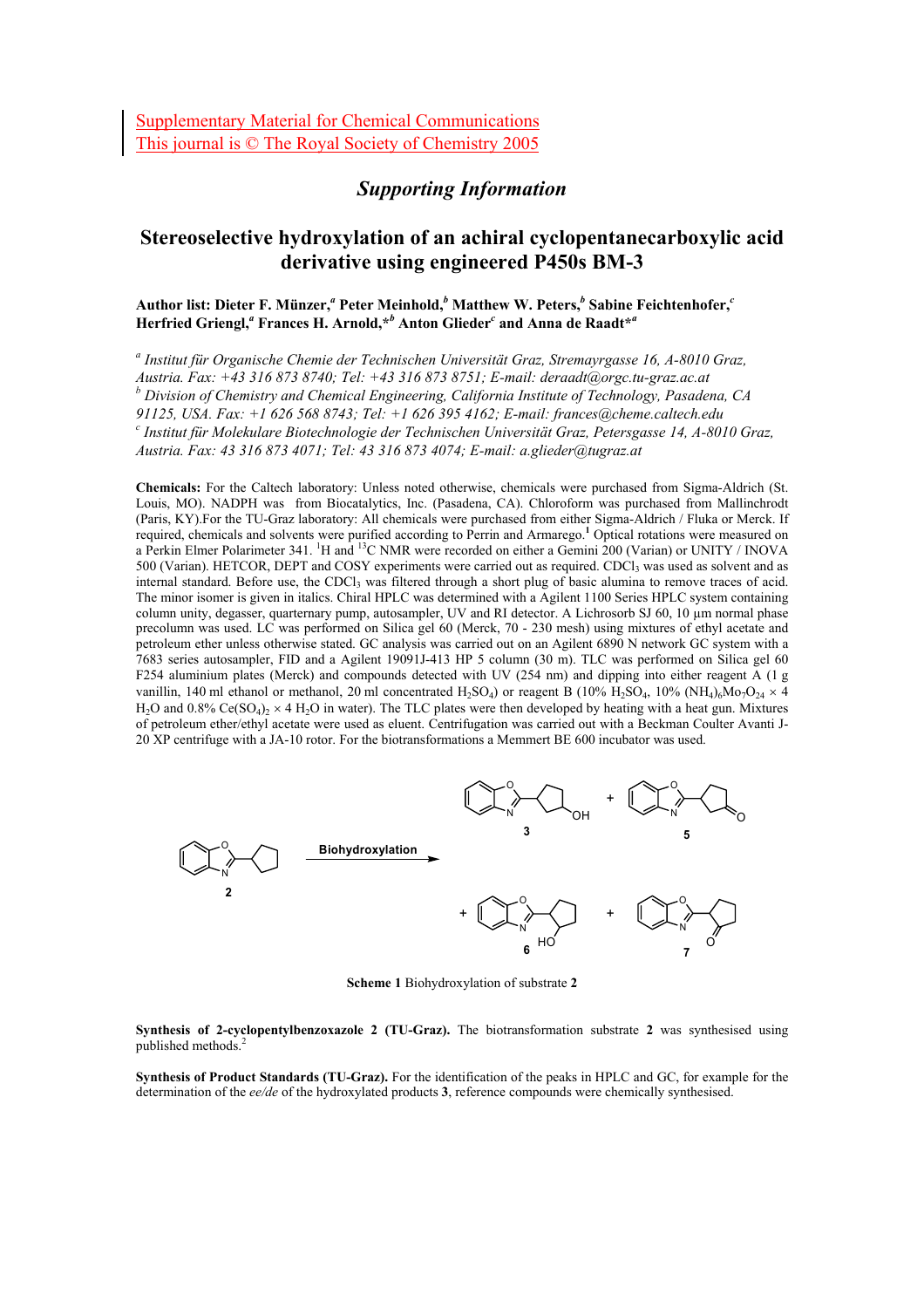**Racemic ketone 5.** The title compound was obtained in 34% yield from reacting racemic 3 oxocyclopentanecarboxylic acid (1.07 g, 8.35 mmol) with 2-aminophenol (0.91 g, 8.35 mmol) as described (Method B) in the published synthesis for benzoxazoles.2 The desired ketone **5** was purified by column chromatography (pet. ether : ethyl acetate = 5:1 to 3:1). Physical data are identical to literature.<sup>2</sup>

**Product 3 Standards.** For the determination of *ee/de* values of product **3** obtained from the biohydroxylation, three different reference mixtures were used.

**reference 1** [(*S,S*)-**3**, 79% *ee*, 95% *de*]. The title compound was obtained from biohydroxylation of **2** with *Sphingomonas* sp. HXN-200.<sup>3</sup> The absolute configuration of this sample was determined by comparing optical rotation ([ $\alpha$ ] $_{D}^{20}$  = +20.1°, c = 2.1 in CH<sub>2</sub>Cl<sub>2</sub>) to the published value.<sup>2</sup>

**reference 2**: A mixture of all four diastereoisomers of **3**,  $[(S, R)$ -**3** and  $(R, S)$ -**3**] :  $[(S, S)$ -**3** and  $(R, R)$ -**3**] = 5:1 (NMR), was also required for reference purposes. The mixture was obtained by reducing racemic ketone **5** with NaBH4 in methanol. Accordingly, 1.5 eq of NaBH4 were suspended in 2 ml of methanol. After 30 seconds, a solution of 80 mg (0.40 mmol) of ketone **5** in 1 ml of methanol was added to the stirred suspension. After five minutes the reaction was complete (TLC). To the reaction mixture, 5 ml of  $CH<sub>2</sub>Cl<sub>2</sub>$  were added, the solution was washed with equal amounts of 5% aqueous HCl, saturated aqueous NaHCO<sub>3</sub> and water, dried over Na<sub>2</sub>SO<sub>4</sub>, filtered and concentrated down under reduced pressure. Column chromatography (pet. ether : ethyl acetate = 2:1) gave 65 mg of **3** (80% yield) as a colourless syrup.

<sup>1</sup>H-NMR (CDCl<sub>3</sub>): δ = 1.71-2.46 (m, 7H), 3.49, 3.72 (m, *p*, 1H), 4.46, 4.58 (2 × bm, 1H), 7.28, 7.45, 7.63 (3 × m, 2H, 1H, 1H). 13C-NMR (CDCl3): δ = *29.0*, 30.1, *35.1*, 35.8, *36.7*, 37.3, 40.4, *40.9*, *73.4*, 73.5, *110.4*, 110.5, 119.6, *124.2*, 124.4, *124.6*, 124.7, 141.2, 150.9, *170.3*, 171.3.

**reference 3**: A mixture of (*S,S*)-**3** and (*S,R*)-**3** was also prepared. The mixture was obtained by the oxidation of **reference 1** with pyridinium chlorochromate (PCC) in CH<sub>2</sub>Cl<sub>2</sub> and subsequent reduction of the isolated ketone **5** to alcohol **3** with NaBH4 in methanol. For the oxidation, 1.5 eq of PCC were suspended in 1 ml of  $CH_2Cl_2$  and a solution of 45 mg (0.22 mmol) of **3** (79% *ee*, 95% *de*) in 1 ml of  $CH<sub>2</sub>Cl<sub>2</sub>$  was added. The colour of the reaction mixture changed from brown to dark grey. After 1 h the reaction was complete (TLC); the reaction mixture was immediately put onto silica gel and, after column chromatography (pet. ether : ethyl acetate = 1:1), 36 mg (81% yield) of ketone **5** were obtained as white crystals. Physical data were identical to literature.<sup>2</sup> Subsequently, 25 mg of 5 were reduced as described for **reference 2**. 20 mg (80% yield) of the desired mixture were obtained. In this case, chromatography was not necessary.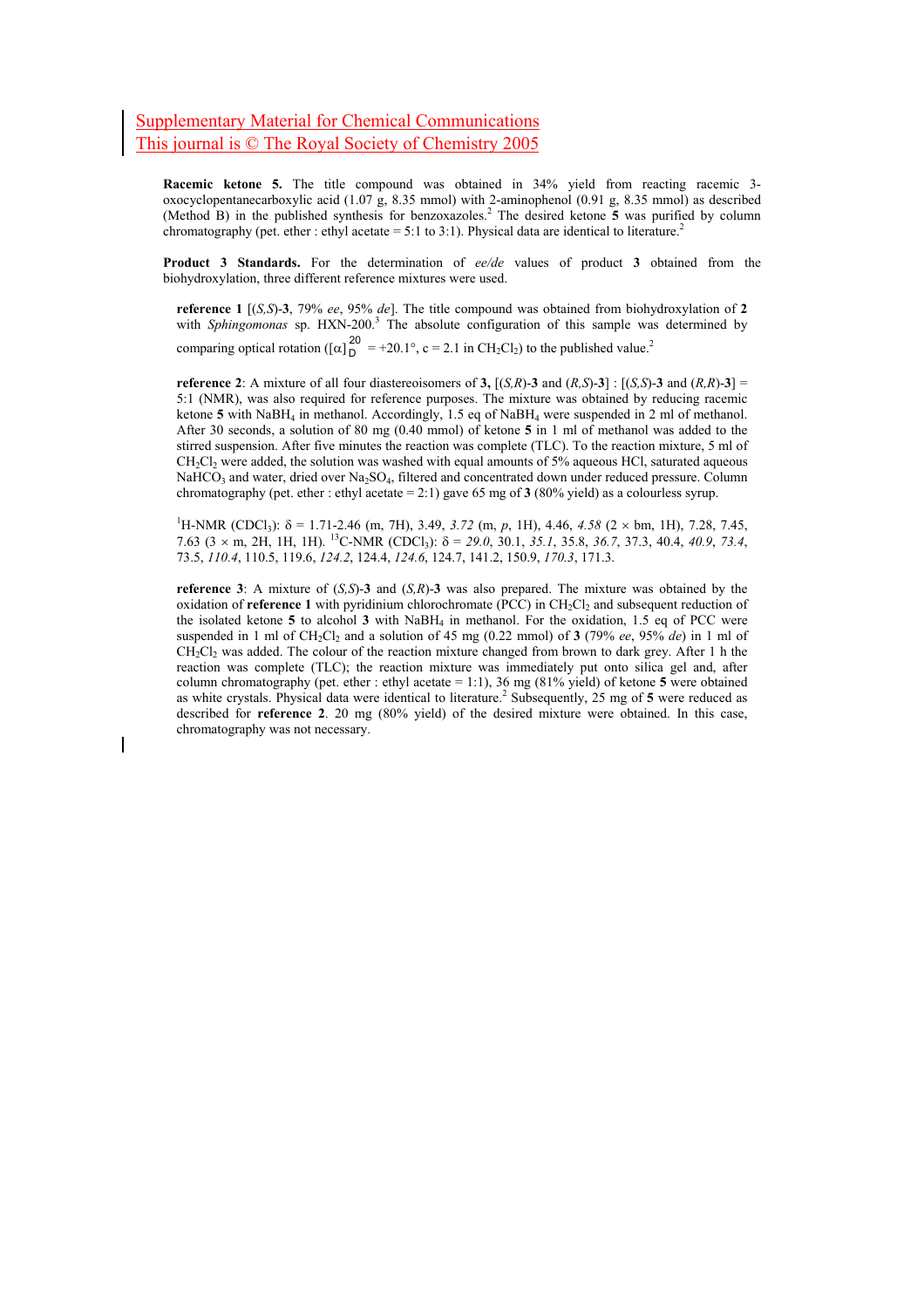**Cultivation of BM-3 mutants for whole cell biotransformations (TU-Graz).** The following mutants were tested: 35- 4, 139-3, 139-29, 139-37, A, B, J, L, 9-10A, 9-10A-A328V, 9-10A-A-82L, 1-12G as well as the wild type. (see Table 1 for mutations).

| Position<br>(wt) | <b>DNA</b><br>mutation | $35 - 4$    |                           | 139-3 139-29 <sup>5</sup> 139-37 | A                         | $\, {\bf B}$            | $\mathbf L$             | $\bf J$                   | $9-10A$                 |                | 9-10A- 9-10A-<br>A82L A328V | $1-12G$        |
|------------------|------------------------|-------------|---------------------------|----------------------------------|---------------------------|-------------------------|-------------------------|---------------------------|-------------------------|----------------|-----------------------------|----------------|
| E <sub>5</sub>   | A15G                   |             |                           |                                  |                           | $E^1$                   |                         |                           |                         |                |                             |                |
| R47              | C142T                  |             |                           |                                  |                           |                         |                         |                           | $\mathbf C$             | $\mathsf C$    | $\mathbf C$                 | $\mathbf C$    |
| V78              | <b>T236C</b>           | A           | $\boldsymbol{\mathsf{A}}$ | $\boldsymbol{\mathsf{A}}$        | $\boldsymbol{\mathsf{A}}$ | $\mathbf A$             | $\boldsymbol{A}$        | $\boldsymbol{\mathsf{A}}$ | $\mathbf{A}$            | $\overline{A}$ | A                           | A              |
| A82              | 247-249 <sup>2</sup>   |             |                           |                                  |                           |                         |                         |                           |                         | $\mathbf L$    |                             | $\mathbf L$    |
| K94              | A284T                  |             |                           |                                  |                           |                         |                         |                           | I                       | I              | $\bf{I}$                    | I              |
| K99              | A297G                  |             |                           |                                  |                           | $K^1$                   |                         |                           |                         |                |                             |                |
| F107             | C324T                  |             | $F^1$                     | $\mathbf{F}^1$                   | $\mathbf{F}^1$            | $\mathbf{F}^1$          | $F^1$                   | F <sup>1</sup>            | $F^1$                   | $\mathbf{F}^1$ | $F^1$                       | $\mathbf{F}^1$ |
| A112             | A336G                  |             |                           |                                  |                           |                         | $\mathbf{A}^1$          |                           |                         |                |                             |                |
| H138             | C415T                  |             | $\mathbf Y$               |                                  |                           |                         |                         |                           |                         |                |                             |                |
| P142             | C427T                  |             |                           |                                  |                           |                         |                         |                           | S                       | $\rm S$        | $\rm S$                     | $\mathbf S$    |
| G157             | G472T                  |             |                           |                                  | $\mathbf C$               |                         |                         |                           |                         |                |                             |                |
| N159             | C480T                  |             |                           | $\mathbf{N}^1$                   |                           |                         |                         |                           |                         |                |                             |                |
| F162             | T487C                  |             |                           |                                  |                           |                         | $\mathbf L$             |                           |                         |                |                             |                |
| D168             | G505A                  |             |                           |                                  |                           |                         | $\overline{\rm N}$      |                           |                         |                |                             |                |
| T175             | C527T                  |             | $\bf I$                   | $\bf I$                          | I                         | $\rm I$                 | $\rm I$                 | $\rm I$                   | $\rm I$                 | $\rm I$        | $\rm I$                     | $\rm I$        |
| V178             | G535A                  |             | $\mathbf I$               |                                  |                           |                         |                         |                           |                         |                |                             |                |
| A184             | $553 - 555^3$          |             |                           |                                  | I                         | $\rm I$                 |                         |                           |                         |                |                             |                |
| A184             | C554T                  |             | $\ensuremath{\mathbf{V}}$ | $\ensuremath{\mathbf{V}}$        |                           |                         | $\mathbf V$             | $\bar{V}$                 | $\bar{V}$               | $\mathbf V$    | $\overline{\mathsf{V}}$     | $\mathbf V$    |
| N186             | A559G                  |             |                           | $\mathbf D$                      |                           |                         |                         |                           |                         |                |                             |                |
| R203             | C612T                  |             |                           | $\mathbf{R}^1$                   |                           |                         |                         |                           |                         |                |                             |                |
| F205             | T617G                  |             |                           |                                  |                           |                         |                         | $\mathbf C$               | $\mathbf C$             | $\mathbf C$    | $\mathbf C$                 | $\mathbf C$    |
| D217             | A653T                  |             |                           | $\mathbf V$                      |                           |                         |                         |                           |                         |                |                             |                |
| D223             | <b>T669A</b>           |             |                           |                                  | ${\bf E}$                 | ${\bf E}$               |                         |                           |                         |                |                             |                |
| S226             | C681G                  |             |                           |                                  |                           |                         |                         | ${\bf R}$                 | ${\bf R}$               | ${\bf R}$      | ${\bf R}$                   | ${\bf R}$      |
| G227             | G682A                  |             |                           |                                  | $\mathbf S$               | $\mathbf S$             |                         |                           |                         |                |                             |                |
| H236             | $709 - 7114$           |             |                           |                                  | ${\bf R}$                 |                         |                         |                           |                         |                |                             |                |
| H <sub>236</sub> | T711G                  | ${\bf Q}$   | $\bf Q$                   | Q                                |                           | ${\bf Q}$               | ${\bf Q}$               | Q                         | ${\bf Q}$               | ${\bf Q}$      | $\overline{Q}$              | Q              |
| E252             | A758G                  | $\mathbf G$ | ${\bf G}$                 | $\mathbf G$                      | ${\bf G}$                 | $\overline{G}$          | $\mathbf G$             | ${\bf G}$                 | ${\bf G}$               | ${\bf G}$      | ${\bf G}$                   | ${\bf G}$      |
| R255             | C766A                  |             | $\mathbf S$               |                                  |                           |                         |                         | $\mathbf S$               | $\mathbf S$             | $\mathbf S$    | $\mathbf S$                 | $\mathbf S$    |
| V281             | T845C                  |             |                           |                                  | $\boldsymbol{\rm{A}}$     |                         |                         |                           |                         |                |                             |                |
| A290             | C872T                  |             | $\mathbf V$               | $\ensuremath{\mathbf{V}}$        | $\ensuremath{\mathbf{V}}$ | $\mathbf V$             | $\mathbf V$             | $\mathbf V$               | $\mathbf V$             | $\mathbf V$    | $\mathbf V$                 | $\mathbf V$    |
| A295             | G886A                  |             | $\mathbf T$               |                                  |                           |                         |                         |                           |                         |                |                             |                |
| P303             | A912C                  |             |                           | $\mathbf{P}^1$                   |                           |                         |                         |                           |                         |                |                             |                |
| Q308             | A924G                  |             |                           |                                  |                           | Q <sup>1</sup>          |                         |                           |                         |                |                             |                |
| A328             | C986T                  |             |                           |                                  |                           |                         |                         |                           |                         |                | $\mathbf V$                 | $\mathbf V$    |
| L353             | C1060G                 |             | $\bar{V}$                 | $\mathbf V$                      | $\mathbf V$               | $\overline{\mathbf{V}}$ | $\overline{\mathsf{V}}$ | $\bar{V}$                 | $\overline{\mathsf{V}}$ | $\mathbf V$    | V                           | V              |
| G396             | G1189A                 |             |                           | $\mathbf M$                      |                           |                         |                         |                           |                         |                |                             |                |
| E372             | A1119G                 |             |                           |                                  |                           |                         |                         | $\mathbf{E}^1$            | $E^1$                   | $\mathbf{E}^1$ | $\mathbf{E}^1$              | $\mathbf{E}^1$ |
| Q397             | G1194A                 |             | $\mathbf{Q}^1$            |                                  |                           |                         |                         |                           |                         |                |                             |                |
| T411A            | A1234G                 |             |                           |                                  |                           |                         | $\boldsymbol{\rm{A}}$   |                           |                         |                |                             |                |
| P525P            | G1575C                 |             |                           |                                  |                           | $\mathbf{P}^1$          |                         |                           |                         |                |                             |                |
|                  | synonymous mutation    |             |                           |                                  |                           |                         |                         |                           |                         |                |                             |                |

**Table 1** Amino acid substitutions in P450 BM-3 mutants

<sup>2</sup> A82L DNA mutation was GCA to CTT

<sup>3</sup> A184I DNA mutation was GCA to ATA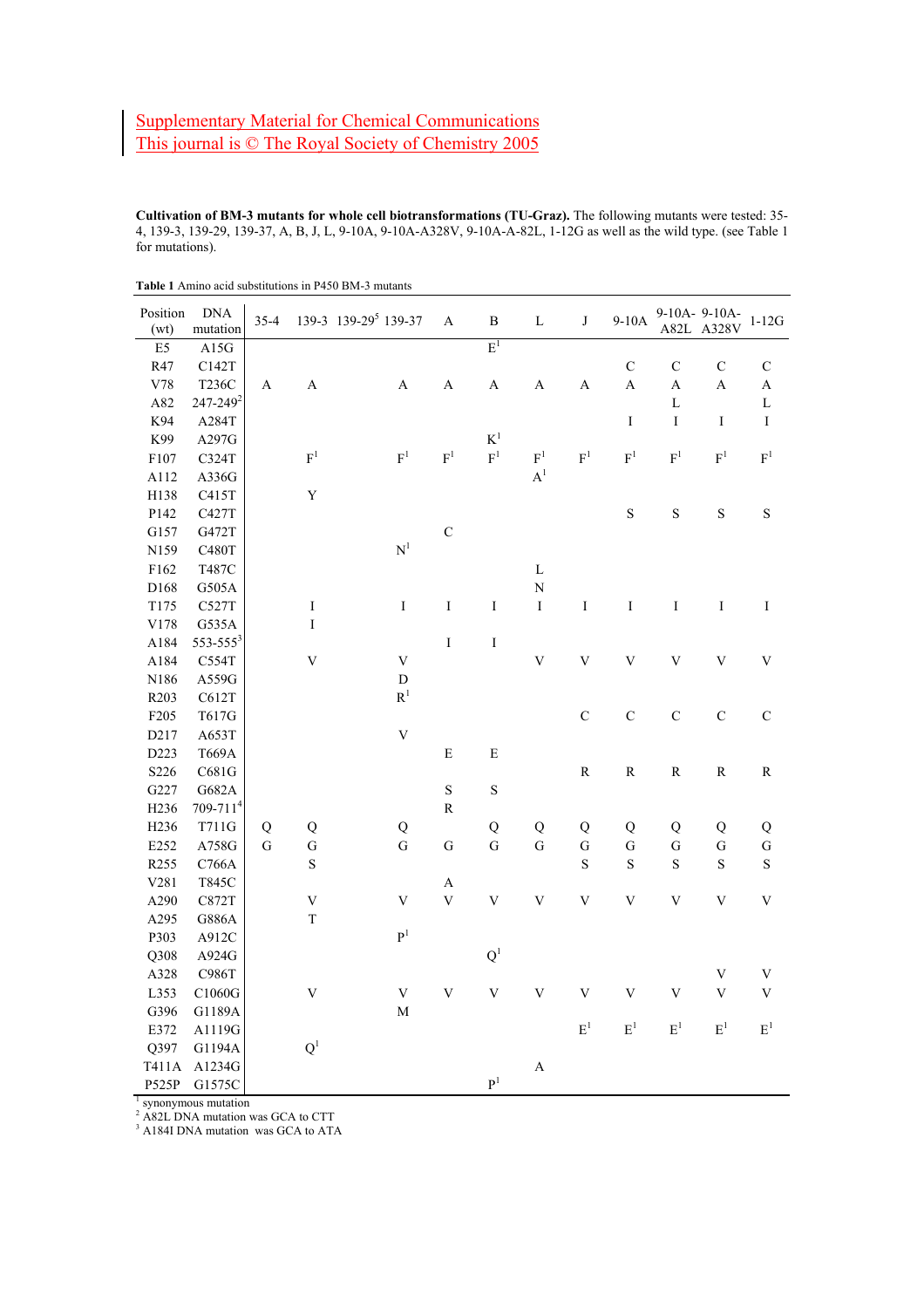## Supplementary Material for Chemical Communications This journal is © The Royal Society of Chemistry 2005

4 H236R DNA mutation was CAT to CGG <sup>5</sup> not sequenced

*E. coli* DH5α, transformed with these plasmids, was used for the biotransformations. All experiments were conducted in parallel. All mutants were cultivated and stored on LBamp4 agar plates. For the stage 1 cultures 10 mL Greiner tubes were used. 2 mL LB medium (10 g tryptone, 5 g yeast extract and  $\frac{1}{5}$  g NaCl. These were dissolved in distilled H<sub>2</sub>O and made up to 1L) together with 100mg/L ampicillin were inoculated with the respective *E. coli* cells which had been previously grown on agar. These stage 1 cultures were then incubated over night (18.5 h) at 100 rpm and 30°C. For stage 2 cultures 1L Erlenmeyer flasks were used. 150 mL TB medium (solution 1: 12 g tryptone, 24 g yeast extract and 4 mL glycerine. These were dissolved in distilled H2O and made up to 900 mL. solution 2: 100 mL buffer consisting of  $0.17$  M KH<sub>2</sub>PO<sub>4</sub> and  $0.72$  M K<sub>2</sub>HPO<sub>4</sub>. Each solution was sterilised separately and then mixed. The pH value should lie between 6 and 8.) together with 100 mg/L ampicillin and, in one run, 1.5 mL/L trace element solution (0.5 g CaCl2×2H2O, 0.18 g ZnSO4×7H2O, 0.1 g MnSO4×H2O, 20.1 g Na2-EDTA, 16.7 g FeCl3×6H2O, 0.16 g CuSO4×5H2O, 0.18 g CoCl<sub>2</sub>×6H<sub>2</sub>O in 1L distilled H<sub>2</sub>O) were inoculated with 1 mL stage 1 culture. They were then incubated at 100 rpm and 30°C for 8h.

**Substrate addition (TU-Graz).** After the previously mentioned 8h, substrate **2** (3 mM/L) was dissolved in EtOH (84 mg **2** in 1 mL abs. EtOH) and this added to the stage 2 culture. In addition, 50 mg/L ampicillin was also added. After incubation for a further 15h, additional ampicillin (50 mg/L) was added. Each experiment was stopped (see the following section) after a final 21h of incubation.

**Sample processing and purification (TU-Graz).** Each experiment was stopped by the following procedure: the respective culture was centrifuged (4400 g) and the supernatant liquid extracted three times with ethyl acetate. The organic phases were collected, dried with Na2SO4, filtered and concentrated down under reduced pressure. The crude extracts were purified with column chromatography (pet. ether : ethyl acetate; 10:1 followed by 2:1). During chromatography, priority was placed on not influencing the *de* of **3**.

**Analytics (TU-Graz).** The determination of the *ee*/*de* of the products **3** from the whole cell biotransformation was achieved with reference compounds/mixtures (all 4 diastereoisomers of **3**) and chiral HPLC (Daicel Chiralpak AD-H, 1mL/min, *n*-heptane:ethanol = 95.5:4.5, 230 nm; retention times: 23.3 min (*S,S*)-**3**, 25.9 min (*R,R*)-**3**, 27.9 min (*S,R*)-**3**, 29.8 min (*R,S*)-**3**).

| Mutant      | Yield   | <b>Main Isomer</b> | ee   | de  | <b>Recovered 2</b> | <b>Product 3</b> |
|-------------|---------|--------------------|------|-----|--------------------|------------------|
| wild type   | $0.4\%$ | S, S               | 1.5% | 87% | $42.2 \text{ mg}$  | $0.4$ mg         |
| $35 - 4$    | 5%      | S.S                | 72%  | 96% | 33.7 mg            | $4.7 \text{ mg}$ |
| 139-3       | $4\%$   | S.S                | 79%  | 96% | 35.0 mg            | $3.5 \text{ mg}$ |
| 139-29      | $4\%$   | S, S               | 77%  | 96% | 33.3 mg            | $3.3 \text{ mg}$ |
| 139-37      | $1\%$   | S, S               | 75%  | 96% | $31.8 \text{ mg}$  | $1.2 \text{ mg}$ |
| A           | 5%      | S, S               | 76%  | 95% | $39.5 \text{ mg}$  | $4.1 \text{ mg}$ |
| B           | 15%     | S, S               | 82%  | 96% | 42.1 mg            | 13.4 mg          |
| J           | $4\%$   | S.S                | 75%  | 94% | 30.3 mg            | $3.2 \text{ mg}$ |
|             | 6%      | S, S               | 69%  | 96% | $33.2 \text{ mg}$  | $5.3 \text{ mg}$ |
| $9-10A$     | $2\%$   | S, S               | 78%  | 95% | $30.8$ mg          | $1.6 \text{ mg}$ |
| 9-10A-328V  | $2\%$   | S.S                | 49%  | 97% | 31.8 mg            | $1.8 \text{ mg}$ |
| $9-10A-82L$ | $2\%$   | S, S               | 21%  | 81% | 40.7 mg            | $1.5 \text{ mg}$ |
| $1-12G$     | 3%      | R, R               | 89%  | 94% | $30.3 \text{ mg}$  | $2.3 \text{ mg}$ |

#### **Summary of results for phase one experiments**

**Table 2** Biohydroxylation of **2** with modified whole cell systems. Yields are reported as mol % product **3** from starting material **2** and do not take into account recovered starting material. Data are from one set of experiments.

**Additional remarks (TU-Graz).** Biotransformations with *E. coli* expressing BM-3 mutants 35-4, 139-3, 139-29, 139- 37, A, B, J, L as well as the wild-type were carried out 3 times in total. In the first two "runs", trace element solution was not used. With one of these "runs", with the last addition of ampicillin, 0.5 mM IPTG was also added in order to induce enzyme production. However, the addition of IPTG was found to give inferior results, according to TLC, compared with "non-induced" cultures. In one case, with mutant 139-3, the main product was isolated and *ee*/*de* values determined. The addition of IPTG was not found to influence these parameters. Consequently, this line of work was no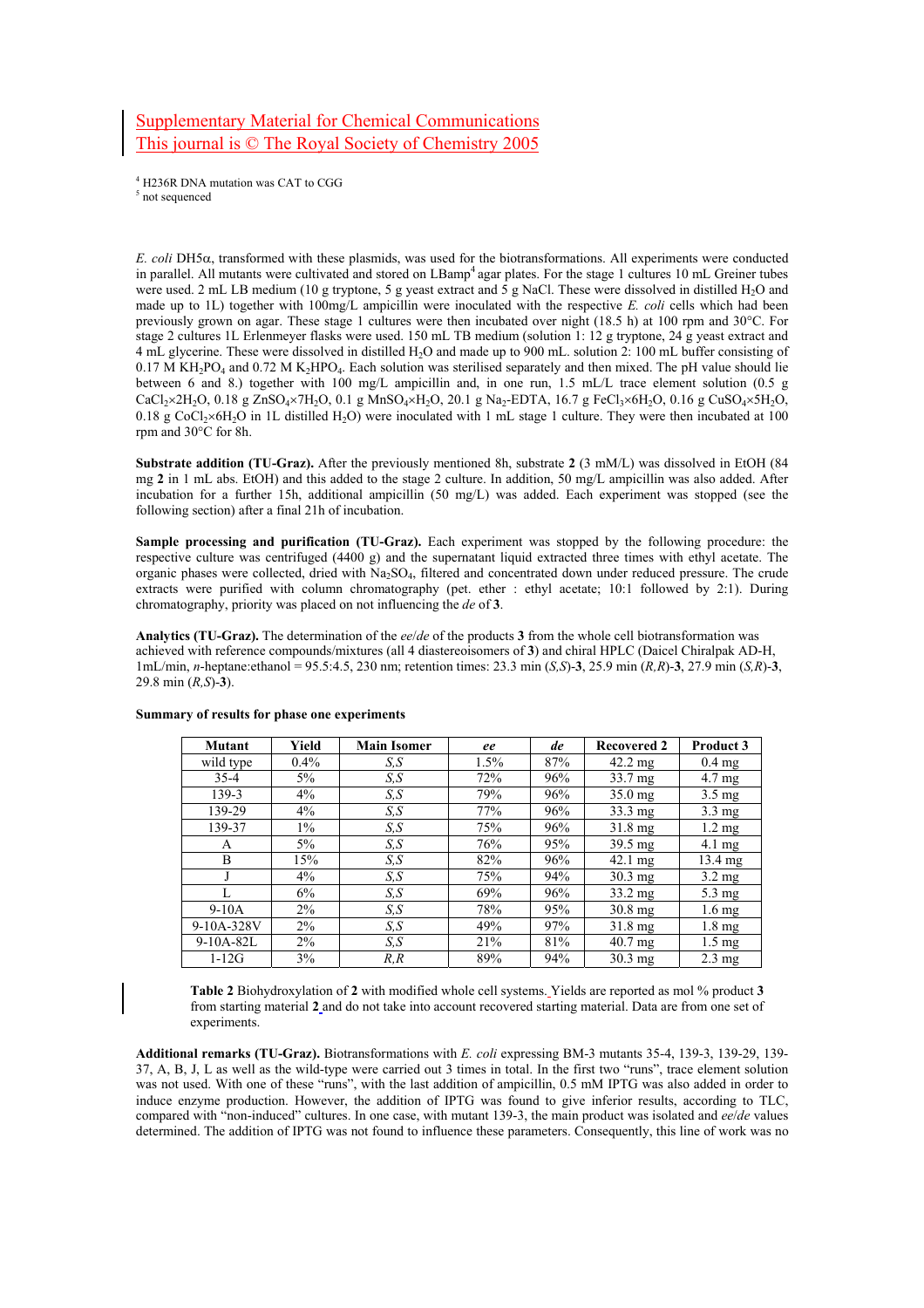## Supplementary Material for Chemical Communications This journal is © The Royal Society of Chemistry 2005

longer investigated. Results discussed in the communication are from experiments were trace element solution was used. Yields, in general, were found to be low. In addition, on account of the small amounts involved, these yields were difficult to compare. Furthermore, the product was not obtained totally "clean" as priority in column chromatography was placed on not influencing the *de* of **3**. Concerning *ee/de* values: Regardless of which experimental method was used, in all three "runs", *ee* and *de* values were found to be comparable.

In this communication, the wild type as well as the most active variants (139-3, B and L) were tested with unprotected substrate **1** and found to be "inactive". This means that, within the limits of detection, activity could not be perceived employing the methods described. The experiments in this regard were carried out with cyclopentanecarboxylic acid **1** as substrate in the same way as the transformations with substrate **2**. For product detection, TLC (petroleum ether : ethyl acetate = 1:2) and GC (2 min 50°C, 10°C/min, 5 min 300°C, injector temperature: 250°C, detector temperature: 250°C, carrier gas: hydrogen, 1 ml/min) were used.

**Expression and purification of P450 BM-3 (Caltech).** P450 BM-3 wt and mutants 139-3, B and 1-12G were expressed as described previously.<sup>4</sup> The enzymes were purified following published procedures.<sup>5</sup> Enzyme concentrations were measured in triplicate from the CO-difference spectra.<sup>6</sup>

**Hydroxylation reactions of 2-cyclopentylbenzoxazole 2 (Caltech).** Reactions for the determination of enantioselectivity and total turnover number were carried out similarly to those described for octane.<sup>4</sup> Hydroxylation reactions were performed in 20 mL glass vials and stirred at low speed using magnetic stirring bars. Purified protein was added to 4.65 mL of 0.1 M potassium phosphate buffer, pH 8.0, such that the total protein concentration would equal 25 nM (mutants 139-3, B and 1-12G) or 100 nM (wt) in a final volume of 5 mL. The substrate was added to this solution as 50 µL of a 100 mM substrate in ethanol solution to give 1 mM total substrate and 1% ethanol. The mixture was incubated for two minutes before 500 µL of 10 mM NADPH was added to start the reaction. After 12 hours of stirring at room temperature, a 1.5 mL aliquot of the reaction was removed from the vial and quenched with 300 µL of chloroform in a 2 mL microcentrifuge tube. An internal standard containing 15 µL of 20 mM coumarin in ethanol was added to the tube. The tube was vortexed and then centrifuged at 10,000 g for 2 minutes in a microcentrifuge. The chloroform layer was removed with a pipette and analyzed by gas chromatography to determine total turnover numbers and product distributions. Control reactions performed by repeating these steps without the addition of substrate revealed no detectable background levels of these specific products.

**Product formation rates (Caltech).** To determine formation rates of **3** (measured at 21°C), 5 mL reactions containing 100 nM (139-3, B, 1-12G) or 200 nM (wt) protein were set up as described above. Aliquots (1.4 mL) were removed from the reaction at 20 second intervals for one minute and quenched in 2 mL microcentrifuge tubes containing 300 µL chloroform, 100 µL 6 N HCl, and 14 µL 20 mM coumarin in ethanol. The tubes were vortexed and centrifuged at  $\sim$ 10,000 g for 2 minutes to separate the layers. The chloroform layer was removed and analyzed by gas chromatography. Rates were determined in triplicate.

**By-product formation**: The ketone product of **3** was detected at very low concentrations (1 to 1.5% of **3**) regardless of the protein variant. One or two other by-products visible in the gas chromatogram could not be identified but are most likely products hydroxylated at other positions of the cyclopentane ring.

**Gas chromatography (Caltech).** Analysis of the hydroxylation products of **2** was performed using authentic standards and a 5-point calibration curve with coumarin as an internal standard. The injection volume was 1 µL. Analysis was performed on a Hewlett-Packard 5890 Series II Plus gas chromatograph connected to a FID detector using a CycloSil-B column (J&W Scientific, 30 m length, 0.320 mm ID, 0.25 µm film thickness) for chiral analysis or a HP-5MS column (Agilent Technologies, 30 m length, 0.25 mm ID, 0.25  $\mu$ M film thickness) for the determination of rates and total turnover numbers. The temperature program for the CycloSil-B column was: 100°C injector, 250°C detector, 100° oven for 3 min, 10°C/min gradient to 170°C, 170°C for 10 min, 25°C/min gradient to 200°C, and then 200°C for 8 min. The temperature program for the HP-5MS column was: 100°C injector, 250°C detector, 100° oven for 3 min, 10°C/min gradient to 210°C, 25°C/min gradient to 250°C, and then 250°C for 3 min.

#### **References in Supporting Information.**

1. D. D. Perrin, W.L.F. Armarego, "Purification of laboratory chemicals", 3<sup>rd</sup> edition, Pergamon Press, Oxford, 1988

2. A. de Raadt, H. Griengl, M. Petsch, P. Plachota, N. Schoo, H. Weber, G. Braunegg, I. Kopper, M. Kreiner, A. Zeiser, K. Kieslich, *Tetrahedron Asymmetry*, 1996, **7**, 467; A. de Raadt, H. Griengl, M. Petsch, P. Plachota, N. Schoo, H. Weber, G. Braunegg, I. Kopper, M. Kreiner, A. Zeiser, K. Kieslich, *Tetrahedron Asymmetry*, 1996, **7**, 473; A. de Raadt, H. Griengl, M. Petsch, P. Plachota, N. Schoo, H. Weber, G. Braunegg, I. Kopper, M. Kreiner, A. Zeiser, K. Kieslich, *Tetrahedron Asymmetry*, 1996, **7**, 491.